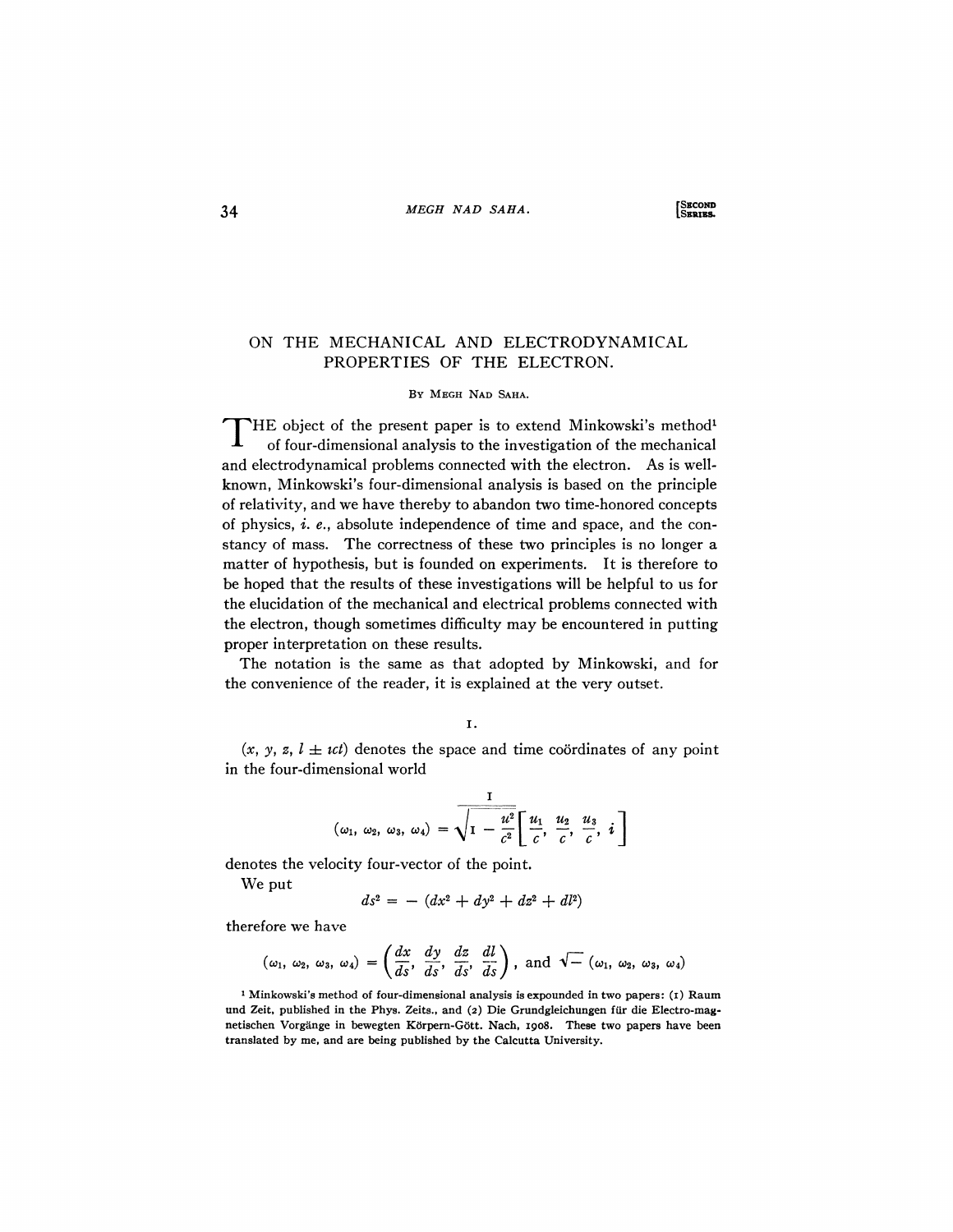denote the direction cosines of the four-dimensional tangent to the path of the particle.  $c =$  velocity of light in space.

We put

$$
(f_{23}, f_{31}, f_{12}) = (Hx, Hy, Hz),
$$

the components of the magnetic field, and

$$
(f_{14}, f_{24}, f_{34}) = -i[Ex, Ey, Ez],
$$

the components of the electric field. Minkowski has shown that  $f$ constitutes a six-vector.

$$
(a_1, a_2, a_3, a_4) = [F, G, H, l\phi],
$$

are the components of the potential four-vector; *(F, G, H)* are the vector potentials  $\Phi$  is the scalar potential.

 $\rho$  = electrical space-density;

$$
\rho\left[\frac{u_1}{c}, \frac{u_2}{c}, \frac{u_3}{c}, i\right] = \rho_0(\omega_1, \omega_2, \omega_3, \omega_4)
$$

are the components of the stream four-vector *s;* 

$$
\rho_0 = \rho \sqrt{1 - \frac{u^2}{c^2}}
$$

is known as the rest-density of electricity.

The vector operator

$$
\Box = \left(i\frac{\partial}{\partial x} + j\frac{\partial}{\partial y} + k\frac{\partial}{\partial z} + \frac{\partial}{\partial l}\right),
$$

is known as the lor and the scalar operator

$$
\Box^2 = \left(\frac{\partial^2}{\partial x^2} + \frac{\partial^2}{\partial y^2} + \frac{\partial^2}{\partial z^2} + \frac{\partial^2}{\partial l^2}\right)
$$

is known as the generalized D'alembertian.

The equations of electrodynamics can be written in the forms

$$
\begin{aligned}\n\text{for } f = s, & \text{for } f^* = 0, \\
f &= \text{Curl } a; & \Box^2 a = -s, & \Box a = 0.\n\end{aligned}
$$

2. THE SCALAR AND VECTOR POTENTIALS OF A MOVING ELECTRON. Lienard,<sup>1</sup> and almost simultaneously Wiechert<sup>2</sup> showed that the scalar and vector potentials are given by the expressions

$$
\phi = -\frac{e}{r\left(1-\frac{ur}{c}\right)}, \qquad (F, G, H) = -\frac{e(u_1, u_2, u_3)}{cr\left(1-\frac{ur}{c}\right)}, \qquad (1)
$$

**1 Lienard, L'eclairage eleetrique, 16 (1898), pp. 5, 53 and 106.** 

<sup>2</sup> Wiechert, Arch. Neérl., (2), 5 (1900).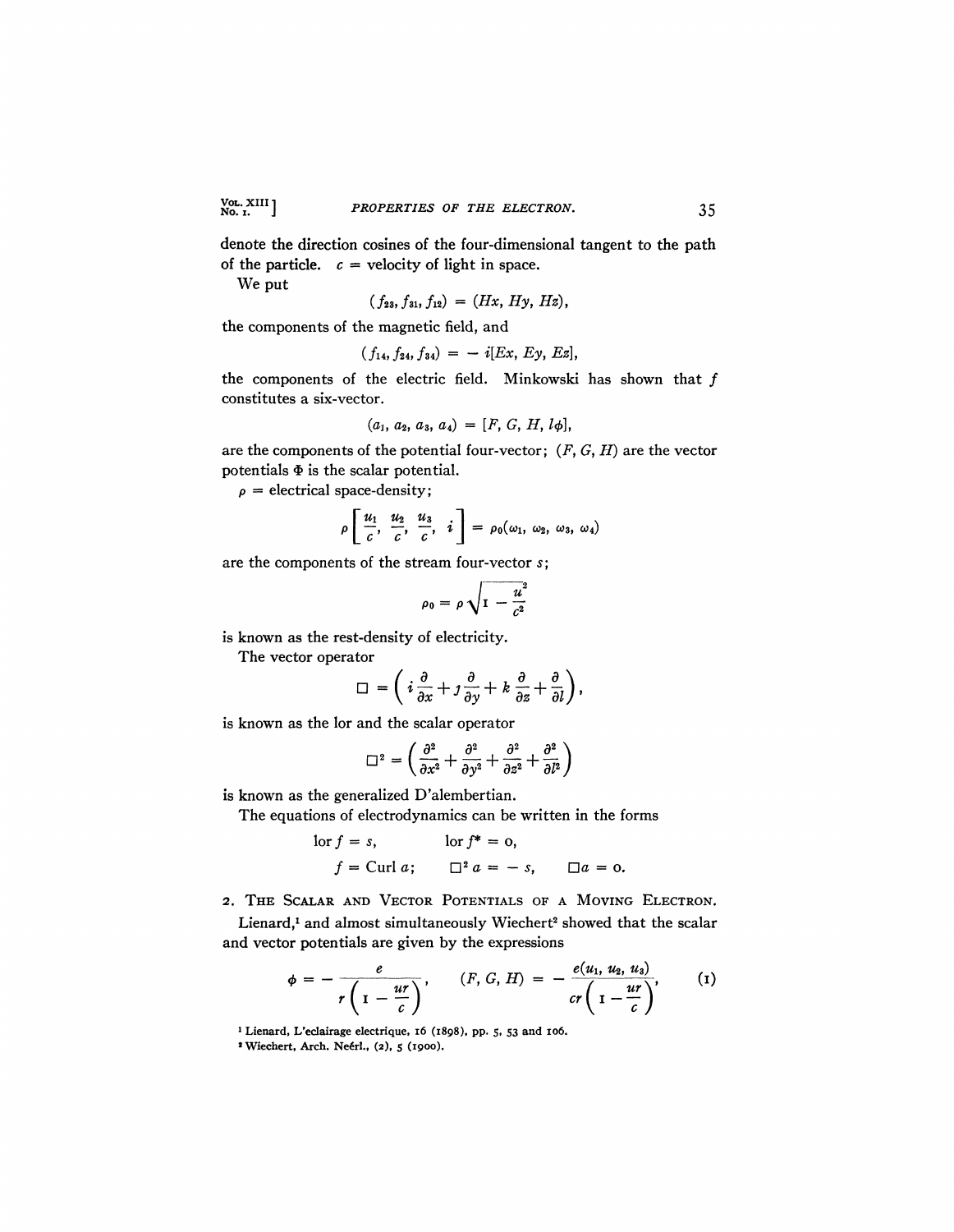36 **MEGH NAD SAHA. LSERIES.** 

If *P* be the point at which the potentials are calculated at the time *t* and *M* be the position of the electron at the time  $t_0$ , where  $MP = c(t-t_0)$ , the distance *MP* is denoted by *r* and *[u]* denotes the velocity in the position *M,* and *(ur)* its component in the direction of *r.* 

The formulæ are deduced from the theory of retarded potential and do not involve the principle of relativity.

Several investigators<sup>1</sup> have shown that the formulæ can also be deduced from the theory of relativity and can be thrown into the compact form

$$
a = \frac{e[\omega]}{[R\omega]},
$$

*R* being the four-vector joining the two points,  $[R \cdot \omega]$  denoting the scalar product of  $R$  and  $\omega$ .

It is quite clear that the forms  $(i)$  and  $(2)$  are quite equivalent.

In a paper published elsewhere, it has been shown that from Mimkowski's four-dimensional analysis we obtain

$$
a = \frac{e[\omega]}{P} \,. \tag{3}
$$

In this formula,  $(x, y, z, l)$  denote the time-space coordinates of the electron  $(A)$ ,  $(\omega_1, \omega_2, \omega_3, \omega_4)$  its velocity-components,  $(x', y', z', l')$  denote the space-time coordinates of the point  $B$  at which the potentials are estimated,

*P* denotes the four-dimensional perpendicular distance of *B* from the axis of motion of *(A);* since the direction-cosines of this axis are  $- i$  ( $\omega_1$ ,  $\omega_2$ ,  $\omega_3$ ,  $\omega_4$ ), we have

$$
P^{2} = (x - x')^{2} + (y - y')^{2} + (z - z')^{2} + (l - l')^{2}
$$
  
+ 
$$
[(x - x')\omega_{1} + (y - y')\omega_{2} + (z - z')\omega_{3} + (l - l')\omega_{4}]^{2}
$$
  
= 
$$
R^{2} + [R\omega]^{2}.
$$

Now if we make the assumption that the time coordinates are so chosen that

$$
R^{2} = (x - x')^{2} + (y - y')^{2} + (z - z')^{2} + (l - l')^{2} = 0
$$
  
*i. e.*,  

$$
c^{2}(t - t')^{2} = r^{2},
$$
 (4)

 $c(t - t') = r$ ,

*i. e.<sup>f</sup>*

the formula  $(3)$  becomes the same as  $(2)$  and therefore  $(1)$ . Also the assumption which we make here about the interval between the timecoordinates is identical with the premises of Lienard and Wiechert.

<sup>&</sup>lt;sup>1</sup> Sommerfeld, Über die Relativitäts-theorie, Ann. d. Physik, Vols. 32 and 33.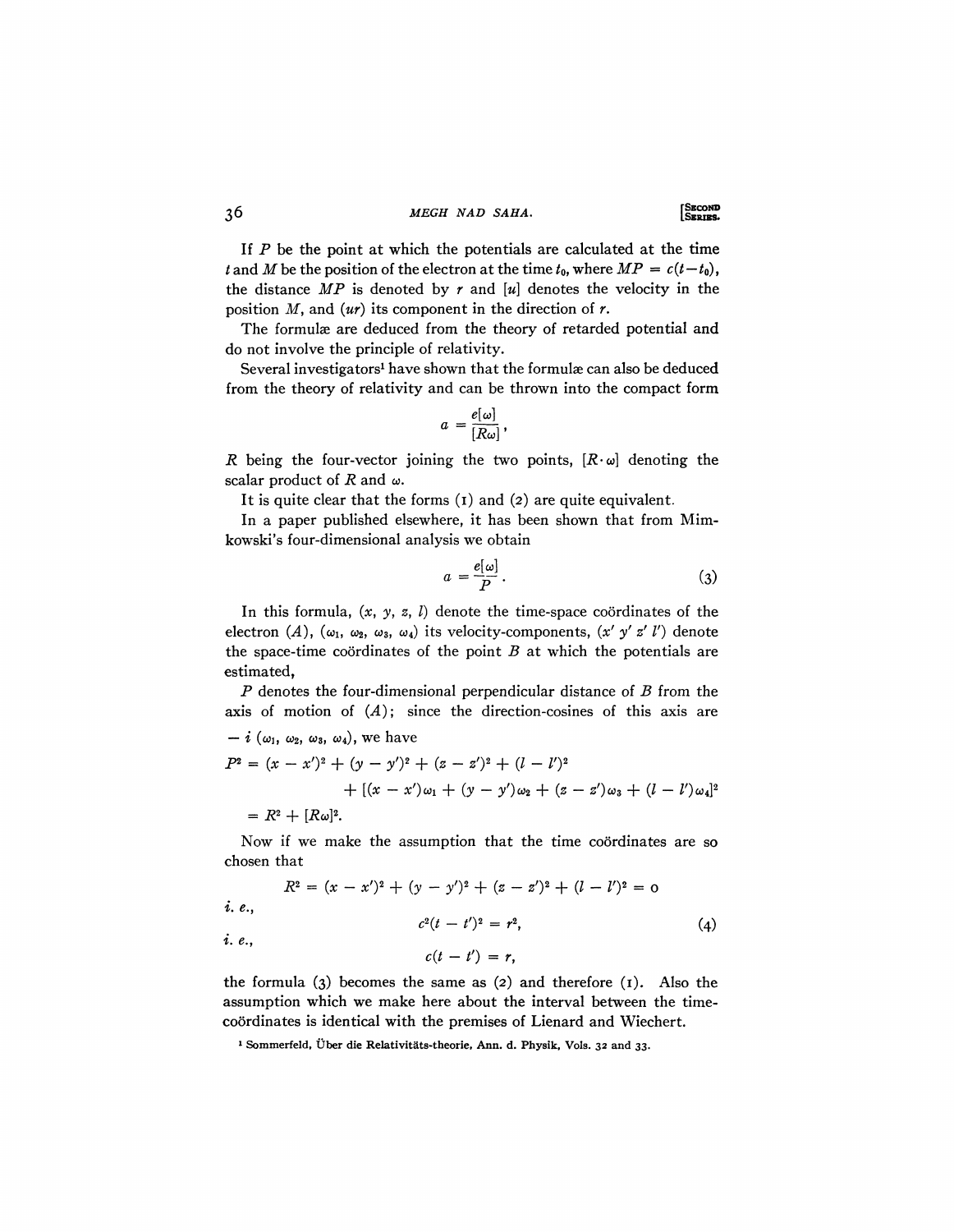I am not quite certain whether this assumption (4) which is made here is at all essential. I am inclined to think that it is not essential, but necessary only for the interpretation of the result to those three-dimensional beings whose senses are not sharpened enough to enable them to grasp a result expressed in four-dimensional figures.

### 3. THE ELECTRIC AND MAGNETIC FIELDS DUE TO A MOVING ELECTRON.

*If a* denote the potential four-vector, the components of the six-vector  $f$  giving the electric and magnetic fields are given by

$$
f = \text{Curl } a = \left| \frac{\partial}{\partial x'} \frac{\partial}{\partial y'} \frac{\partial}{\partial z'} \frac{\partial}{\partial'} \right|
$$
  

$$
a_1 \quad a_2 \quad a_3 \quad a_4
$$

Thus

$$
f_{12} = \frac{\partial a_2}{\partial x'} - \frac{\partial a_1}{\partial y'} = -\frac{e}{P^3} [\omega_3 \alpha_2 - \omega_2 \alpha_3], \text{ etc.}
$$
 (5)

where

$$
\alpha_1 = P \frac{\partial P}{\partial x'}, \qquad \alpha_2 = P \frac{\partial P}{\partial y'} \ldots \text{ etc.}
$$

we can easily verify that if we put  $c(t - t') = r$ , we have

$$
Hx=\frac{e\beta^2}{r^3\lambda^3}\left[\frac{u_2}{c}(z-z')-\frac{u_3}{c}(y-y')\right],
$$

where

$$
\lambda = \left(1 - \frac{Ur}{c}\right),
$$
  
=  $\frac{e\beta^2}{r^3 \lambda^3} [u \times r].$  (6)

The electric forces are given by

$$
f_{14} = -iEx = \frac{\partial a_4}{\partial x'} - \frac{\partial a_1}{\partial l'},
$$
  

$$
= -\frac{e}{P^3} [\omega_1(l - l') - \omega_4(x - x')],
$$
  

$$
= -i\frac{e\beta^2}{r^3\lambda^3} \bigg[ r\frac{u_1}{c} - (x - x') \bigg], \qquad (7)
$$

and generally

$$
Ex = \frac{e\beta^2}{r^3\lambda^3} \left[ (x - x') - \frac{ru_1}{c} \right], \qquad E = \frac{e\beta^2}{r^3\lambda^3} \left[ \mathbf{r} - \frac{ru}{c} \right].
$$

These values are widely different and simpler than the values obtained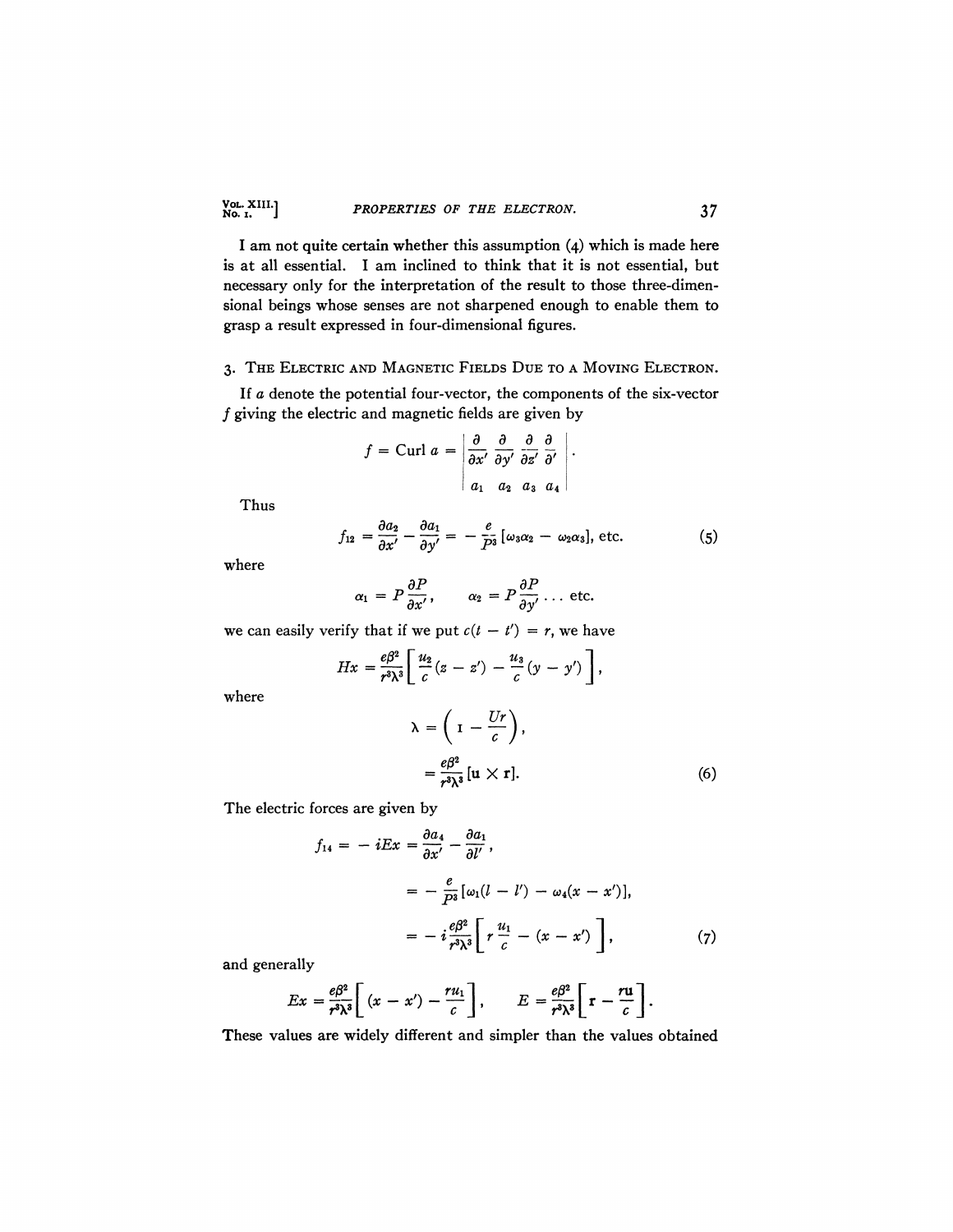from the older theories, for example, compare the values given by Crehore.<sup>1</sup>

The discrepancy is due to the fact that in these older theories, we always assume that the equation

$$
(x-x')^{2} + (y-y')^{2} + (z-z')^{2} + (l-l')^{2} = 0,
$$

is an essential condition. But in performing differentiations with regard to  $(x', y', z', l')$  we here assume that they are quite independent of *(x, y, z, I),* I am not quite definite as to which of these two standpoints is correct but I am inclined to think that my standpoint is more in accordance with Minkowski's ideas of time and space. However it is preferable to keep an open mind on this point.

## 3. MAXWELL'S STRESSES, POYNTING-VECTOR, ETC.

Minkowski has shown that if we multiply  $f$  by its own matrix, we obtain a matrix

$$
ff = \begin{vmatrix} S_{11} - L^2 & S_{12} & S_{13} & S_{14} \\ S_{21} & S_{22} - L^2 & S_{23} & S_{24} \\ S_{31} & S_{32} & S_{33} - L^2 & S_{34} \\ S_{41} & S_{42} & S_{43} & S_{44} - L^2 \end{vmatrix}
$$

where

$$
S_{11} = \frac{1}{2} [f_{23}^2 + f_{34}^2 + f_{42}^2 - f_{12}^2 - f_{13}^2 - f_{14}^2],
$$
  
\n
$$
S_{12} = [f_{13}f_{32} + f_{14}f_{42}],
$$
  
\n
$$
L = \frac{1}{2} [f_{23}^2 + f_{32}^2 + f_{12}^2 + f_{14}^2 + f_{24}^2 + f_{34}^2],
$$

and the matrix

$$
\frac{1}{4\pi} \begin{vmatrix} S_{11} & S_{12} & S_{13} \\ S_{21} & S_{22} & S_{23} \\ S_{31} & S_{32} & S_{33} \end{vmatrix} = \begin{vmatrix} X_x & X_y & X_z \\ Y_x & Y_y & Y_z \\ Z_x & Z_y & Z_z \end{vmatrix}
$$

 $\sim$  1

denote the Maxwellian stresses,  $i(S_{14}, S_{24}, S_{34})$  denote the components of the Poynting vector, and  $S_{44}$  is the energy function. We have generally

$$
X_{\bullet} = \frac{1}{8\pi} \left[ f_{23}^2 + f_{34}^2 + f_{42}^2 - f_{12}^2 - f_{13}^2 - f_{14}^2 \right],
$$
  
\n
$$
X_{\nu} = \frac{1}{4\pi} \left[ f_{13} f_{32} + f_{14} f_{42} \right],
$$
\n(8)

etc.

Now on the standpoint taken up by me, it is quite easy to calculate these qualities. It can be shown that

$$
X_{x} = \frac{e^{2}}{8\pi P^{2}} [-P^{2}(1 + 2\omega_{1}^{2}) + \alpha_{1}^{2}], \quad X_{y} = \frac{e^{2}}{8\pi P^{6}} [-\omega_{1}\omega_{2}P^{2} + \alpha_{1}\alpha_{2}], \quad (9)
$$

**<sup>\*</sup> PHYS. REV., July, 1917, p. 448.**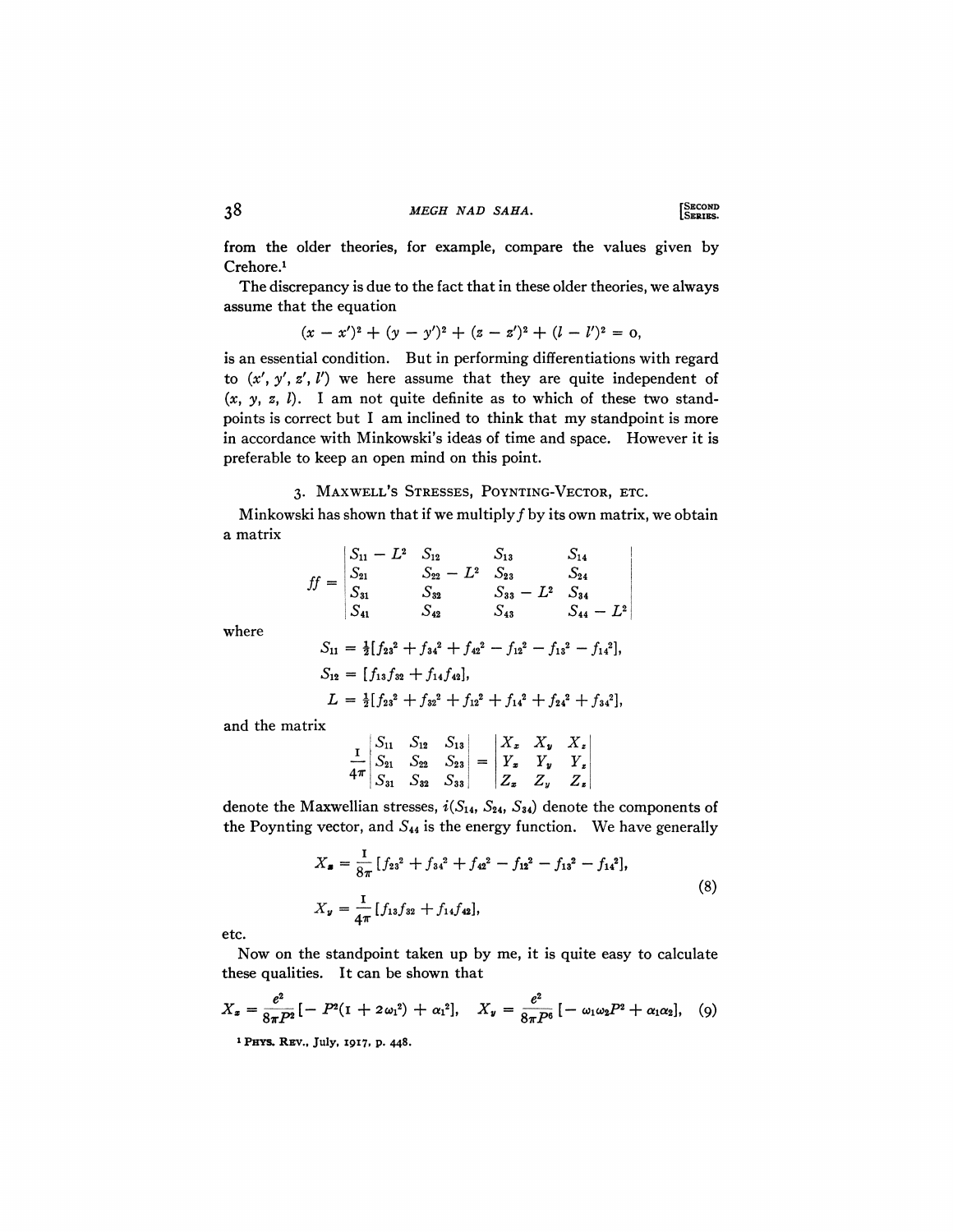# Vol. XIII.]<br>No. 1. *PROPERTIES OF THE ELECTRON*. 39

The Poynting-vector

$$
(X_{l}, Y_{l}, Z_{l}) = \frac{e^{2}}{8\pi P^{6}} [(-\omega_{1}\omega_{4}P^{2} + \alpha_{1}\alpha_{4}), (-\omega_{2}\omega_{4}P^{2} + \alpha_{2}\alpha_{4}), (-\omega_{3}\omega_{4}P^{2} + \alpha_{3}\alpha_{4})]
$$

and the energy function

$$
S_{44} = L = \frac{e^2}{8\pi P^6} \left[ -P^2(1 + 2\omega_4^2) + \alpha_4^2 \right]
$$

where

$$
\alpha_1 = P \frac{\partial P}{\partial x'}, \quad \alpha_2 = P \frac{\partial P}{\partial y'}, \quad \text{etc.}
$$

and

$$
\alpha^2 = \alpha_1^2 + \alpha_2^2 + \alpha_3^2 + \alpha_4^2 = P^2.
$$

### 4. THE LAW OF ATTRACTION BETWEEN TWO MOVING ELECTRONS.

We can now proceed to find out the attraction which one moving electron exerts upon another moving electron.

According to Lorentz's theorem the components of the force acting on an electron  $(A)$  moving in any electromagnetic field are

$$
X = e[\omega_2 f_{12} + \omega_3 f_{13} + \omega_4 f_{14}],
$$
  
\n
$$
Y = e[\omega_1 f_{21} + \omega_3 f_{23} + \omega_4 f_{24}],
$$
  
\n
$$
Z = e[\omega_1 f_{31} + \omega_2 f_{32} + \omega_4 f_{34}],
$$
\n(10)

and we can also add the fourth or the time component

$$
L = -\frac{ie}{c}[Xu_1 + Yu_2 + Zu_2], \quad \beta = \sqrt{1 - \frac{v^2}{c^2}}
$$

which is proportional to the rate at which work is done by the moving charge,—we have

$$
L = e[\omega_1 f_{41} + \omega_2 f_{42} + \omega_3 f_{43}].
$$

In this case, the field is due to the second electron (charge  $e'$ , position  $x'$  y' z' l', velocity components  $\omega_1'$   $\omega_2'$   $\omega_3'$   $\omega_4'$ ).

According to the last section, the potential four-vector

$$
a = \frac{e'[{\omega}']}{P'}
$$
, where  $P'^2 = R^2 + [R{\omega}']^2$ .

We have now, since  $f =$  Curl  $a$ ,

$$
X = ee'\left[\omega_{2}\left\{\frac{\partial}{\partial x}\left(\frac{\omega_{2}'}{P'}\right) - \frac{\partial}{\partial y}\left(\frac{\omega_{1}'}{P}\right)\right\} + \omega_{3}\left\{\frac{\partial}{\partial x}\left(\frac{\omega_{3}'}{P'}\right) - \frac{\partial}{\partial z}\left(\frac{\omega_{1}'}{P'}\right)\right\} \right. \\ \left. + \omega_{4}\left\{\frac{\partial}{\partial x}\left(\frac{\omega_{4}'}{P'}\right)\frac{\partial}{\partial l}\left(\frac{\omega_{1}'}{P'}\right) + \omega_{4}\left\{\frac{\partial}{\partial x}\left(\frac{\omega_{4}'}{P'}\right)\frac{\partial}{\partial l}\left(\frac{\omega_{1}'}{P'}\right)\right\} \right. \\ \left. - e e'\left[\frac{\partial}{\partial x}\left(\frac{\omega_{1}\omega_{1'} + \omega_{2}\omega_{2'} + \omega_{3}\omega_{3'} + \omega_{4}\omega_{4'}}{P'}\right) - \left(\omega_{1}\frac{\partial}{\partial x} + \omega_{2}\frac{\partial}{\partial y} + \omega_{3}\frac{\partial}{\partial z} + \omega_{4}\frac{\partial}{\partial l}\right)\left(\frac{\omega_{1}'}{P'}\right)\right],
$$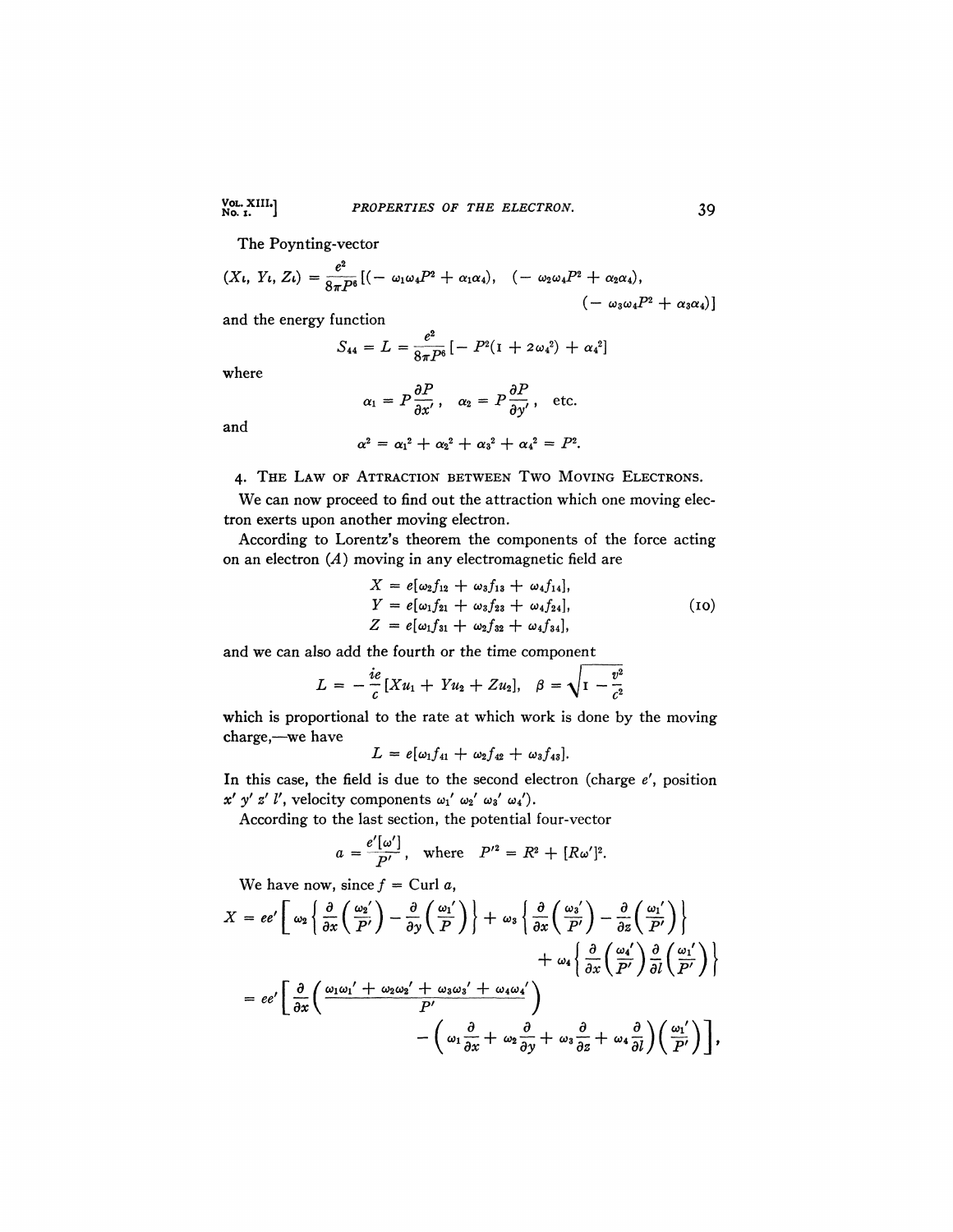40 MEGH NAD SAHA. SEECOND

Now putting

$$
\Phi = ee'(\omega_1\omega_1' + \omega_2\omega_2' + \omega_3\omega_3' + \omega_4\omega_4')/P',
$$

we find that

$$
X = \frac{\partial \Phi}{\partial x} - \frac{d}{ds} \left( \frac{\partial \Phi}{\partial \frac{dx}{ds}} \right),
$$

where  $\partial/\partial x$  denotes differentiation in which x is explicitly involved, similarly with

$$
\frac{\partial}{\partial \omega_1} = \frac{\partial}{\partial \frac{dx}{ds}}.
$$

$$
\frac{d}{ds} = \left(\omega_1 \frac{\partial}{\partial x} + \omega_2 \frac{\partial}{\partial y} + \omega_3 \frac{\partial}{\partial z} + \omega_4 \frac{\partial}{\partial l}\right),
$$

as is easily seen. We have similarly We have similarly

$$
Y = \frac{\partial \Phi}{\partial y} - \frac{d}{ds} \left( \frac{\partial \Phi}{\partial \frac{dy}{ds}} \right), \qquad Z = \frac{\partial \Phi}{dz} - \frac{d}{ds} \left( \frac{\partial \Phi}{\partial \frac{dz}{ds}} \right),
$$

$$
L = \frac{\partial \Phi}{\partial l} - \frac{d}{ds} \left( \frac{\partial \Phi}{\partial \frac{dl}{ds}} \right).
$$
(11)

We can say that  $\Phi$  is the kinetic-potential of the electron  $(A)$  in the field of the electron  $(B)$ . Similarly if  $\Phi'$  denote the Kinetic-Potential of the electron *(B)* in the field of *(A),* 

$$
\Phi' = ee'(\omega_1\omega_1' + \omega_2\omega_2' + \omega_3\omega_3' + \omega_4\omega_4')/P,
$$
  

$$
P^2 = R^2 + (R\omega)^2.
$$

and we have similarly

$$
X' = \frac{\partial \Phi'}{\partial x'} - \frac{d}{ds'} \left( \frac{\partial \Phi'}{\partial \frac{dx'}{\partial s'}} \right).
$$
 (12)

Let us now interpret the results in three dimensions. We have

$$
X = \frac{ee'\beta'^2}{r^3\lambda^3\beta'}(x - x')\left(1 - \frac{uv\cos\theta}{c^2}\right) - \frac{ee'\beta'^2}{r^2\lambda^3\beta c}\left(1 - \frac{Ur}{c}\right)u_1', \quad (13)
$$

where

$$
\beta = \sqrt{1 - \frac{v^2}{c^2}}, \qquad \beta' = \sqrt{1 - \frac{v'^2}{c^2}}, \qquad \lambda = \left(1 - \frac{Ur'}{c}\right).
$$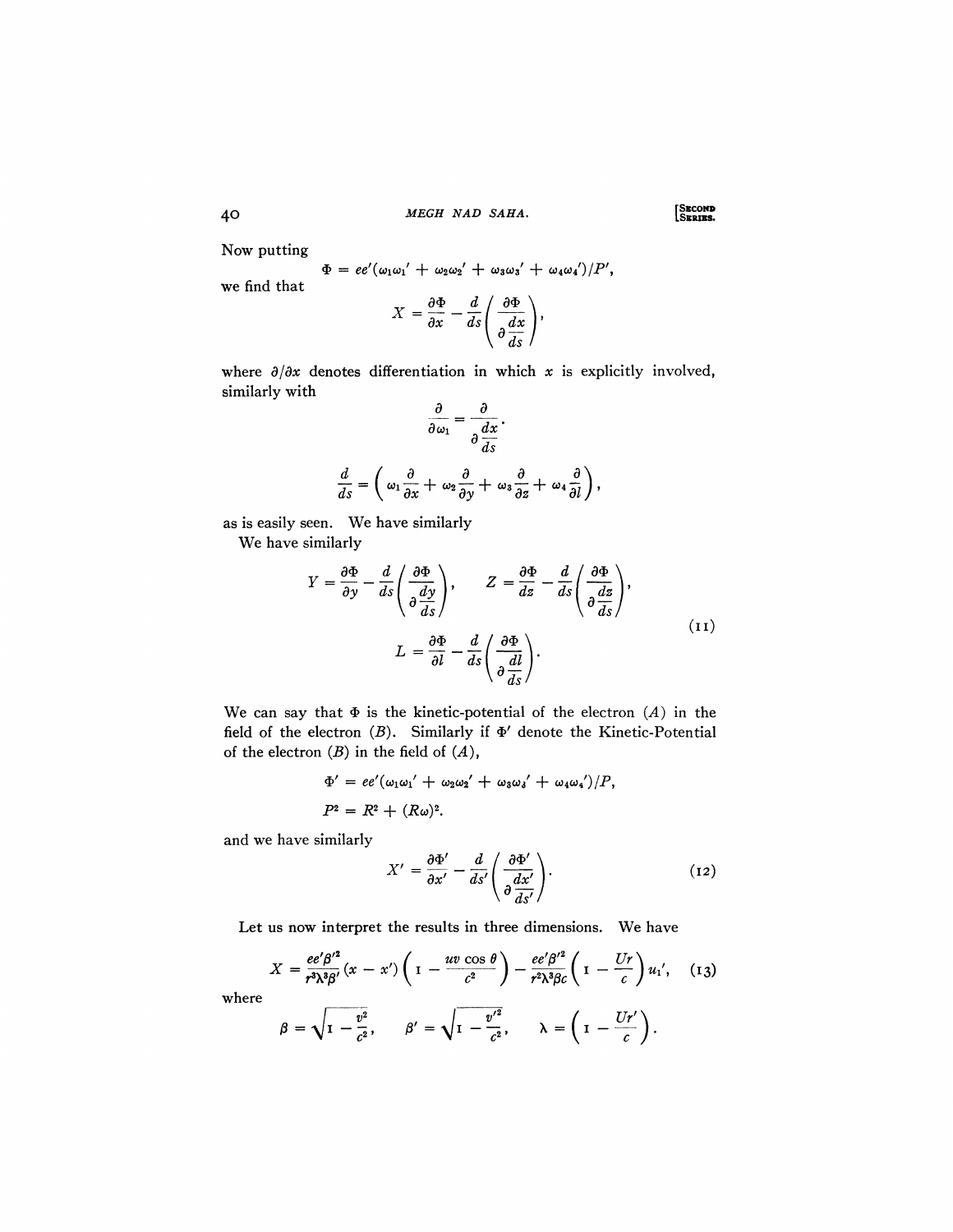In three dimensions, the forces are equivalent to a force of repulsion

$$
\frac{ee'\beta'^2}{r^3\lambda^3\beta}\bigg(1-\frac{uv\cos\theta}{c^2}\bigg)r,
$$

in the direction of the line joining the two points, and a force

$$
\frac{ee'\beta'^2}{r^2\lambda^3\beta c}\bigg(1-\frac{Ur}{c}\bigg)u',\qquad(14)
$$

in the direction of the velocity of the second or the attracting point.

We thus perceive that the force which comes out in a very simple form in four dimensions takes a very complicated form in three dimensions. The kinetic potential

$$
\phi = \frac{ee'\left(1 - \frac{vv'\cos\theta}{c^2}\right)}{r\left(1 - \frac{U'r}{c}\right)\beta}.
$$
\n(15)

This kinetic potential is practically coincident with the kinetic potential assumed by Clausius in order to find out the law of attraction between two moving charges of electricity; Clausius has shown that this kinetic potential leads us to the celebrated electrodynamic laws of Ampere. A short résumé of the work done in this connection is given below for the purpose of comparison. The problem was first enunciated by Gauss in the year 1835, and was called by him the fundamental keystone of electrodynamics.<sup>1</sup>

1. Gauss (1835): The forces are the derivatives with regard to *(x, y} z)* of the potential function,

$$
\phi = \frac{ee'}{r} \left(1 - \frac{3}{2c} \frac{d^2r}{dt^2}\right).
$$

*2.* Weber (1843) takes the potential function

$$
\phi = \frac{ee'}{r} \left(1 - \frac{1}{c^2} \frac{dr^2}{dt}\right).
$$

Both of these forms have been long discredited. Later writers have pointed out that the force cannot be simply the derivations with regard to  $(x, y, z)$  of some potential function, but are the Lagrangian derivatives of a certain kinetic-potential. We give the form of this kinetic potential according to different investigators.

<sup>1</sup> For the literature on the subject, see Maxwell, Electricity and Magnetism, Vol. *2,*  Chap. XXIII., and J. J. Thomson, Application of Dynamics to Problems of Physics and Chemistry, pp. 35.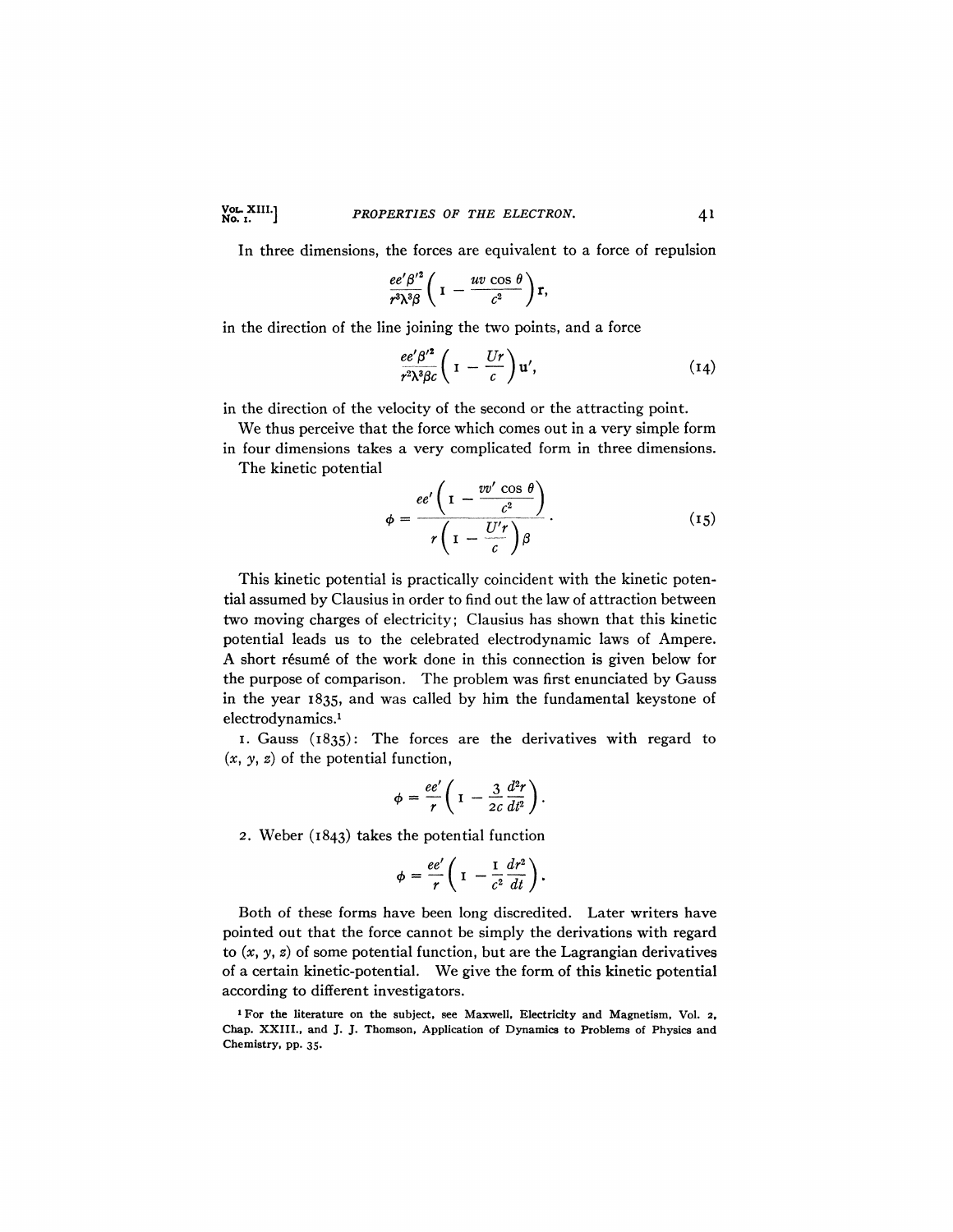42 *MEGH NAD SAHA*. SEEDS SEEDS

I. Clausius (1881);

$$
\phi = \frac{ee'}{r} \left(1 - \frac{uu'\cos\theta}{c^2}\right),
$$

where  $v$  and  $u'$  are the velocities of the two electrons, and  $\theta$  is the angle between their lines of motion. In two papers communicated to the Crelle's journal,<sup>1</sup> Clausius deduces Ampere's laws of electrodynamical action between two currents from this law.

2. J. J. Thomson

$$
\phi = \frac{ee'}{r} \left( 1 - \frac{\mu}{3c^2} uu' \cos \theta \right) \qquad (\mu = \text{magnetic permeability} = 1).
$$

Crehore<sup>2</sup> has calculated the forces components according to J. J. Thomson's theory.<sup>3</sup> He finds that the forces are equivalent to

$$
F_1 = \frac{ee'}{r^2}
$$
, a repulsion along the line joining the centers.

 $F_2 = \frac{ee'}{e^{2\pi i}} u u' \cos \theta$ , an attraction along the same line.

 $F_3 = \frac{ee'}{r} u'$ , a force in the direction opposite to the acceleration of the

 $\frac{1}{2}$  /  $\sqrt{2}$  $F* = ee'u/dt$ ,  $\frac{d}{dt}$  ,  $\frac{d}{dt}$  ,  $\frac{d}{dt}$  and  $\frac{d}{dt}$  and  $\frac{d}{dt}$  direction opposite to the velocity of the second charge.

3. Sommerfeld<sup>4</sup> has also calculated the ponderomotive forces, assuming that the value of the potential four-vector

$$
a = \frac{e[\omega]}{(R\omega)},
$$

and using the condition

$$
(x-x')^{2} + (y-y')^{2} + (z-z')^{2} + (l-l')^{2} = 0
$$

in course of differentiation. Their forms are a bit too complicated.

### 5. EQUATIONS OF MOTION OF THE ELECTRON.

Minkowski<sup>5</sup> deduces the equations of motions of a ponderable particle by means of a variational process in which the function

$$
\int m_0 c^2 ds
$$
, where  $ds^2 = - (dx^2 + dy^2 + dz^2 + dl^2) = c^2 dl^2 \left(1 - \frac{u^2}{c^2}\right)$ 

is used instead of the three-dimensional  $\int T dt$ .

1 Vols. 82 and 83.

\* It will be seen that forces *Fi, F2, FA* are, but for some minor details, represented in our formula. Force *F»* does not occur at all.

\* Phil. Mag., 1913.

*\** Ann. d. Phys., vols. 32 and 33, Uber die Relativitats theories.

1 Minkowski, *loc. cit.* Anhaup, Mechanics.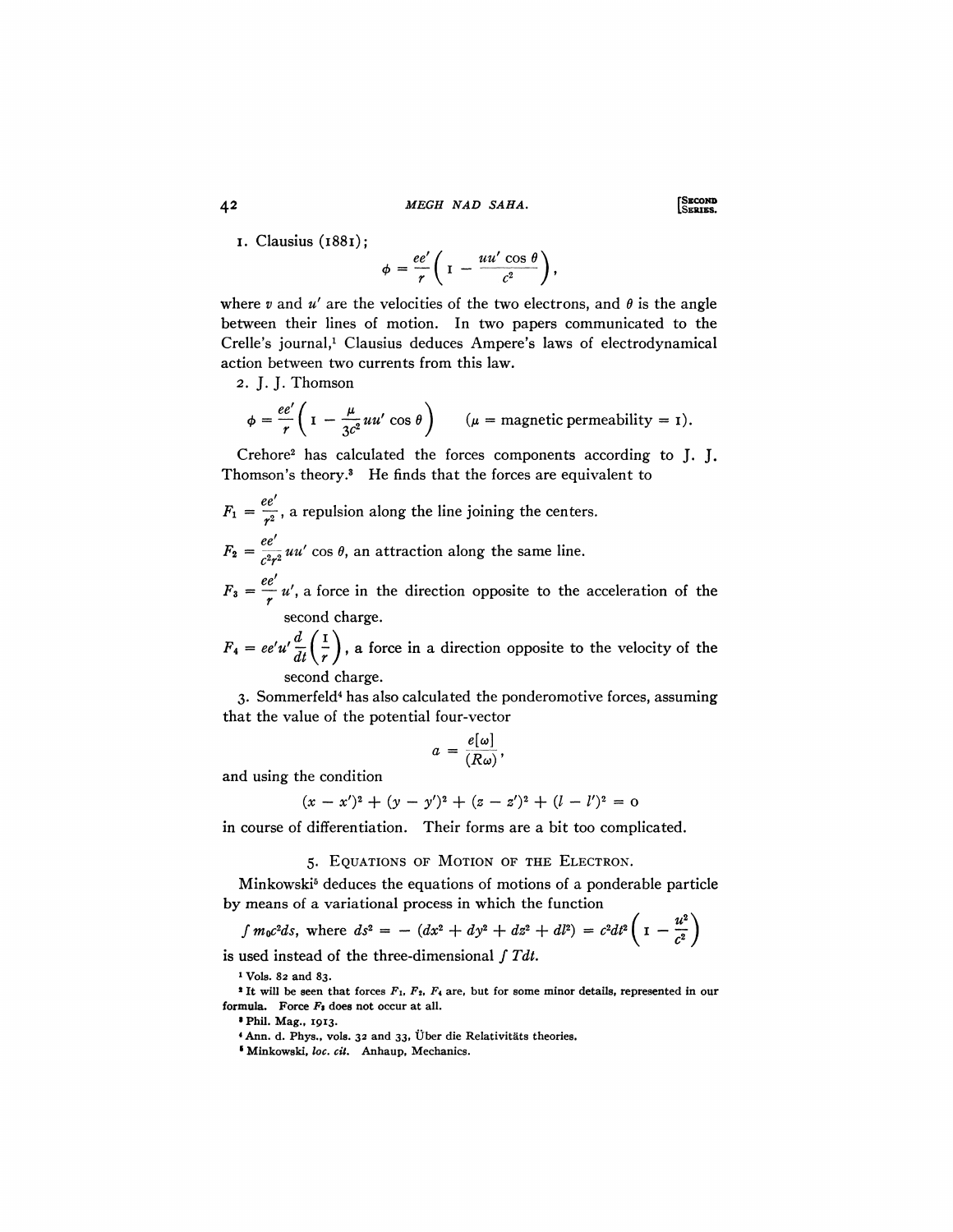## Vol. XIII.] *PROPERTIES OF THE ELECTRON.* 43

He obtains

$$
m_0 c^2 \frac{d^2 x}{ds^2} = X, \qquad m_0 c^2 \frac{d^2 y}{ds^2} = Y, \qquad m_0 c^2 \frac{d^2 z}{ds^2} = Z, \qquad m_0 c^2 \frac{d^2 l}{ds^2} = L. \tag{16}
$$

Now we have

 $X = e[\omega_2 f_{12} + \omega_3 f_{13} + \omega_4 f_{14}],$ 

according to Lorentz's theorem. We have also

$$
\frac{d^2x}{ds^2} = \left(\omega_1 \frac{\partial}{\partial x} + \omega_2 \frac{\partial}{\partial y} + \omega_3 \frac{\partial}{\partial z} + \omega_4 \frac{\partial}{\partial l}\right) \omega_1
$$
  
\n
$$
= \omega_1 \frac{\partial}{\partial x} \left[\frac{1}{2}(\omega_1^2 + \omega_2^2 + \omega_3^2 + \omega_4^2)\right] + \omega_2 \left[\left(\frac{\partial \omega_1}{\partial y} - \frac{\partial \omega_2}{\partial x}\right) + \omega_3 \left(\frac{\partial \omega_1}{\partial z} - \frac{\partial \omega_3}{\partial x}\right) + \omega_4 \left(\frac{\partial \omega_1}{\partial l} - \frac{\partial \omega_4}{\partial x}\right)\right]
$$
  
\n
$$
= -(\omega_2 \Omega_{12} + \omega_3 \Omega_{13} + \omega_4 \Omega_{14}), \text{ putting } \Omega_{hk} = \frac{\partial \omega k}{\partial xh} - \frac{\partial \omega h}{\partial xk}.
$$

Hence we have the four equations, putting  $\mu = c^2 m_0/e$ ,

$$
\omega_2(f_{12} + \mu \Omega_{12}) + \omega_3(f_{13} + \mu \Omega_{13}) + \omega_4(f_{14} + \mu \Omega_{14}) = 0+ \omega_3(f_{23} + \mu \Omega_{23}) + \omega_4(f_{24} + \mu \Omega_{24}) = 0\omega_1(f_{31} + \mu \Omega_{31}) + \omega_2(f_{32} + \mu \Omega_{32}) + \omega_4(f_{33} + \mu \Omega_{34}) = 0\omega_1(f_{41} + \mu \Omega_{41}) + \omega_2(f_{42} + \mu \Omega_{42}) + \omega_3(f_{43} + \mu \Omega_{43}) = 0= 0
$$

Of these, only three are independent; the fourth can be deduced from the first three.

We have now identically

$$
\begin{vmatrix}\nf_{12} + \mu \Omega_{12} & f_{13} + \mu \Omega_{13} & f_{14} + \mu \Omega_{14} \\
f_{21} + \mu \Omega_{21} & f_{23} + \mu \Omega_{23} & f_{24} + \mu \Omega_{24} \\
f_{31} + \mu \Omega_{31} & f_{32} + \mu \Omega_{32} & f_{34} + \mu \Omega_{34} \\
f_{41} + \mu \Omega_{41} & f_{42} + \mu \Omega_{42} & f_{43} + \mu \Omega_{43}\n\end{vmatrix} = 0,
$$
\n*i. e.*,

$$
(f_{12} + \mu \Omega_{12})(f_{34} + \mu \Omega_{34}) + (f_{23} + \mu \Omega_{23})(f_{14} + \mu \Omega_{14}) + (f_{31} + \mu \Omega_{31})(f_{24} + \mu \Omega_{24}) = 0.
$$
 (17)

The condition is evidently satisfied if we put

$$
-\mu = \frac{f_{12}}{\Omega_{12}} = \frac{f_{23}}{\Omega_{23}} = \frac{f_{31}}{\Omega_{31}} = \frac{f_{14}}{\Omega_{14}} = \frac{f_{24}}{\Omega_{24}} = \frac{f_{34}}{\Omega_{34}}.
$$
 (18)

If of these equations, any three are satisfied the remaining three come out automatically from the equations of motion. But we cannot possibly be sure of the authenticity of these relations unless it can be deduced from an independent source. For this purpose let us take the original variational equations.

Let  $(X, Y, Z, L)$  represent the components of the force four-vector at any point, which is subjected to a virtual displacement *8x, by, dz, 81.*